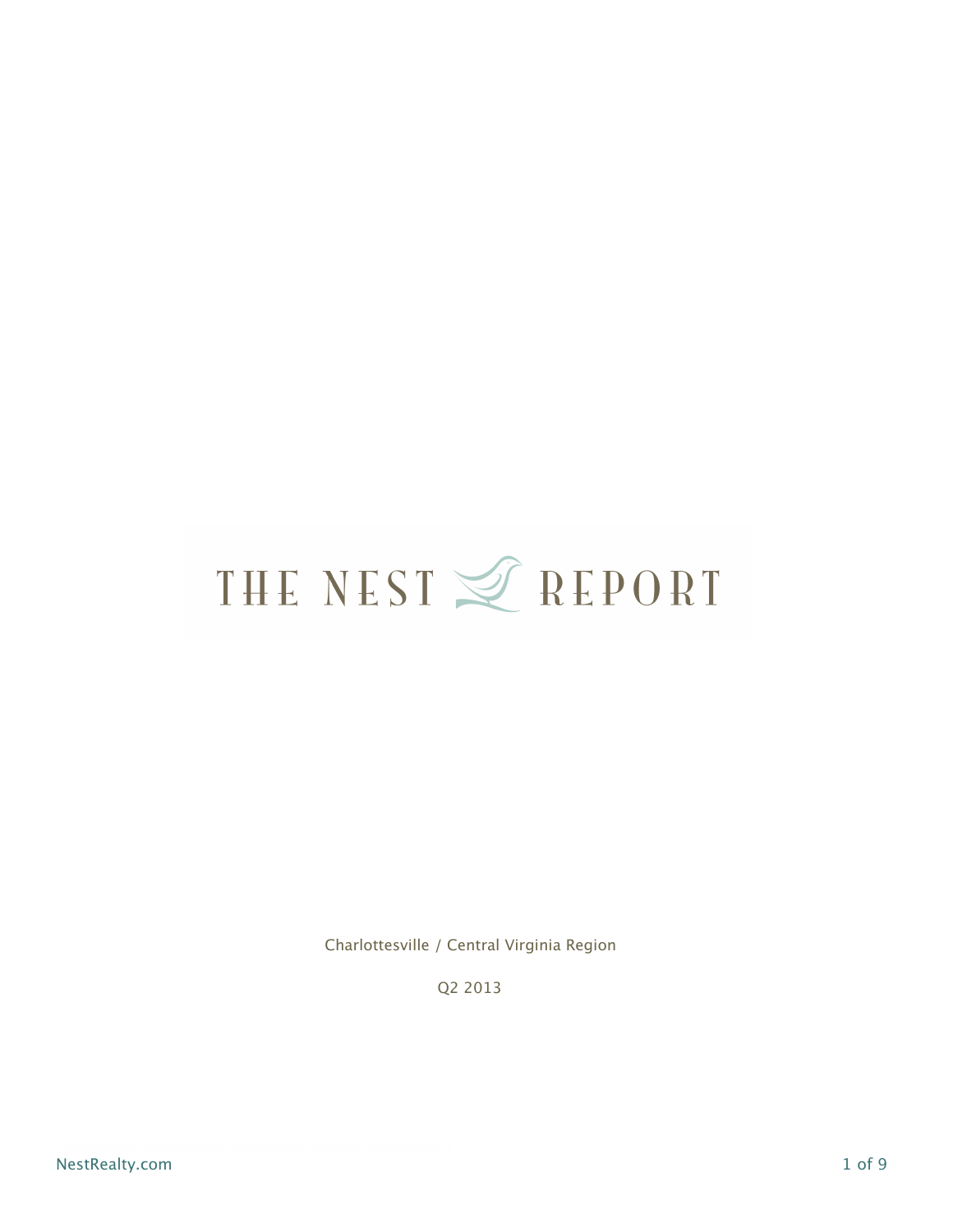#### **A Strong Quarter**

Depending on what indicators you look at, the Charlottesville real estate market has been on the mend for somewhere between 12-18 months. There have been quarters where sales were up, but prices were down. And there were periods where prices were up, but sales were down. In fact, over the last 24 months, we've noticed a direct correlation between sales numbers and median prices: when one was up, the other was almost always down. Why? Buyers have been extremely price sensitive in recent years. When buyers saw value in a neighborhood or County, they bought homes. When median prices rose, buyers looked elsewhere.

Things were different in Q2 2013. In almost every major segment of the Charlottesville area real estate market, total sales and median prices edged higher in Q2. The only segments of the market that didn't see increases in both sales and median prices were single family homes in Charlottesville City, Nelson County, and Greene County, and condominiums.

Albemarle County had an extremely strong quarter with year-over-year sales up 6.6% (450 vs. 422) and median prices up 13%. Single family homes and attached homes within Albemarle also performed well, seeing increases in median prices and sales. Even with rising prices, demand stayed strong for both single family and attached homes, as contracts written were up for both in Q2 - single family contracts were up 25.3% and attached homes were up 35.3%. So, we expect sales to continue to be strong in Albemarle in Q3.

Home sales by price range also showed some interesting trends. In the previous 24 months, there has definitely been a shift towards more homes in the sub-\$250k selling. However, this changed dramatically in Q2 2013. Almost half (48%) of the home sales in Albemarle County were between \$250,000 - \$500,000. Only 29% of the total sales were in the sub-\$250k range. This is clearly a result of increased buyer confidence and buyers feeling better about not just the real estate market, but the economy overall.

Charlottesville City performed relatively well in Q2, although it did not have as strong a quarter as Albemarle. Overall sales were up slightly (167 vs. 164) and median prices were up in two of the three market segments. Median prices for single family homes fell 3.4%, but attached (+9.7%) and condominiums (+14.8%) were up. Contracts written for single family (+6.84%) and attached (+76.92%) were both up for Charlottesville. Strong sales success in Longwood, Brookwood and McGinnis Row led to high sales numbers for attached homes in the City.

While prices and sales were strong, inventory levels are starting to rise again. As predicted, the increase in market activity has brought sellers back to the market as they attempt to sell their homes. Inventory levels were up in almost every major market segment. Fortunately, the increase in sales has kept the Months of Inventory (a basic supply-and-demand indicator) in check. A balanced market (neither a buyers' or sellers' market) is considered to be 6 months of inventory. We are now seeing market segments with consistent inventory shortage: Albemarle attached (3.83 months), Charlottesville City attached (4.33 months), and Charlottesville single family (4.13 months) are a few examples. Even if you look at the average monthly sales totals over the last 12 months as compared to current inventory levels, Charlottesville City is at 6.8 months of inventory.

Foreclosure and short sale activity has been slowing locally and nationally for the last three quarters and we expect this will bring additional sellers back to the market. In addition, new construction activity has picked up dramatically throughout Charlottesville and Albemarle County. The inventory shortage in the City of Charlottesville may be eased a bit by development and construction starting in several new neighborhoods over the coming 6 months.

Moving forward, interest rates pose the biggest question to the local and national real estate market. As rates begin to rise (as they did in Q2) and costs increase, it will put more pressure on active buyers to make purchase decisions. To this point, the recent rate increases have not negatively affected sales in the Charlottesville MSA (as indicated by strong numbers for contracts written in Q2). We anticipate sales to continue to be strong through the remainder of the year. In fact, rising rates may escalate sales in the short term.

There's a good, strong (but not overconfident) vibe in the local marketplace right now. As always, if you have market and neighborhoodspecific real estate questions, please reach out to your Nest agent for sound advice.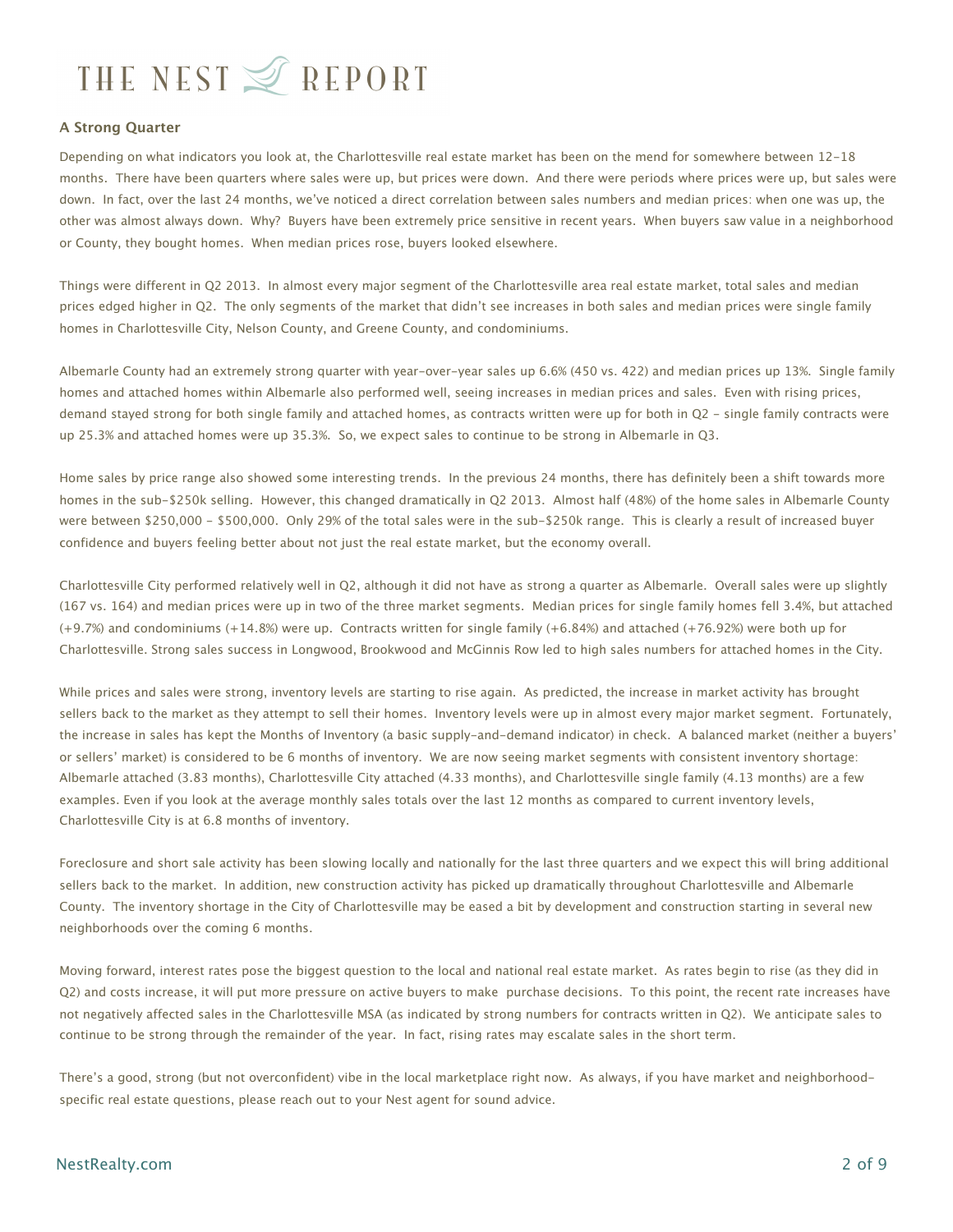#### **Central Virginia/Charlottesville MSA Real Estate Market Snapshot**

The 861 total sales in the Charlottesville MSA in Q2 2013 represented the highest Q2 sales total since Q2 2007. Overall, sales trends continue to be positive throughout the region, as represented by the rising five-year trend line. Overall Q2 2013 sales were up 5% as compared to Q2 2012 (861 vs 820). Single family sales (652 vs. 621) and attached/condo sales (209 vs. 199) were each up 5% as compared to last year. In similar positive news: Days on Market were down for both single family homes (-8.4%) and attached/condos (-11.3%).



**Five Year Trend of Sales Activity (Number of Sales)**

Median prices in Q2 edged upward in the major Charlottesville MSA housing segments. Single family home median prices were up 4.3% to \$300,500. Attached/condo median prices jumped 18.5% to \$220,500. After seeing 5-year lows in inventory during the 2nd half of 2012, inventory levels continue to rise steadily throughout the region. With positive real estate market news, home sellers are seeing this as a good time to sell their home. Single family home inventory rose by 3.6% to 2040 units and 8.6 months of inventory. Attached and condominium inventory actually decreased by 8.5% to 511 units and months of inventory rose slightly from 6.03 to 6.23 months.

|          |         | Average<br><b>List Price</b> | Average<br>Sale Price | Median<br>Sale Price | Price per<br><b>Square Foot</b> | Avg Days<br>on Market | Total<br><b>Sales</b> | Total<br>Inventory | Months of<br>Inventory |
|----------|---------|------------------------------|-----------------------|----------------------|---------------------------------|-----------------------|-----------------------|--------------------|------------------------|
|          | Q2 2013 | \$369,962                    | \$357,033             | \$300,500            | \$140.00                        | 98                    | 652                   | 2040               | 8.6                    |
| Family   | Change  | 3.5%                         | 5.0%                  | 4.3%                 | 0.0%                            | $-8.4%$               | 5.0%                  | 3.6%               | 6.6%                   |
| Single   | Q2 2012 | \$357,539                    | \$339,915             | \$288,000            | \$140.00                        | 107                   | 621                   | 1970               | 8.07                   |
|          | Change  | $-1.3%$                      | $-1.4%$               | 4.7%                 | $-1.4%$                         | $-8.5%$               | 6.9%                  | $-12.4%$           | $-19.6%$               |
|          | Q2 2011 | \$362,183                    | \$344,725             | \$275,000            | \$142.00                        | 117                   | 581                   | 2249               | 10.04                  |
|          |         |                              |                       |                      |                                 |                       |                       |                    |                        |
|          |         | Average<br>List Price        | Average<br>Sale Price | Median<br>Sale Price | Price per<br><b>Square Foot</b> | Avg Days<br>on Market | Total<br><b>Sales</b> | Total<br>Inventory | Months of<br>Inventory |
| Condo    | Q2 2013 | \$249,172                    | \$244,584             | \$220,500            | \$148.00                        | 71                    | 209                   | 511                | 6.23                   |
|          | Change  | 16.3%                        | 17.2%                 | 18.5%                | 6.5%                            | $-11.3%$              | 5.0%                  | 8.5%               | 3.3%                   |
|          | Q2 2012 | \$214,165                    | \$208,631             | \$186,000            | \$139.00                        | 80                    | 199                   | 471                | 6.03                   |
| Attached | Change  | 4.9%                         | 5.1%                  | $-1.6%$              | $-4.1%$                         | 1.3%                  | 11.8%                 | $-17.8%$           | $-11.6%$               |
|          | Q2 2011 | \$204,208                    | \$198,569             | \$189,000            | \$145.00                        | 79                    | 178                   | 573                | 6.82                   |

#### **MSA (Albemarle, Charlottesville, Fluvanna, Greene, Louisa, and Nelson)**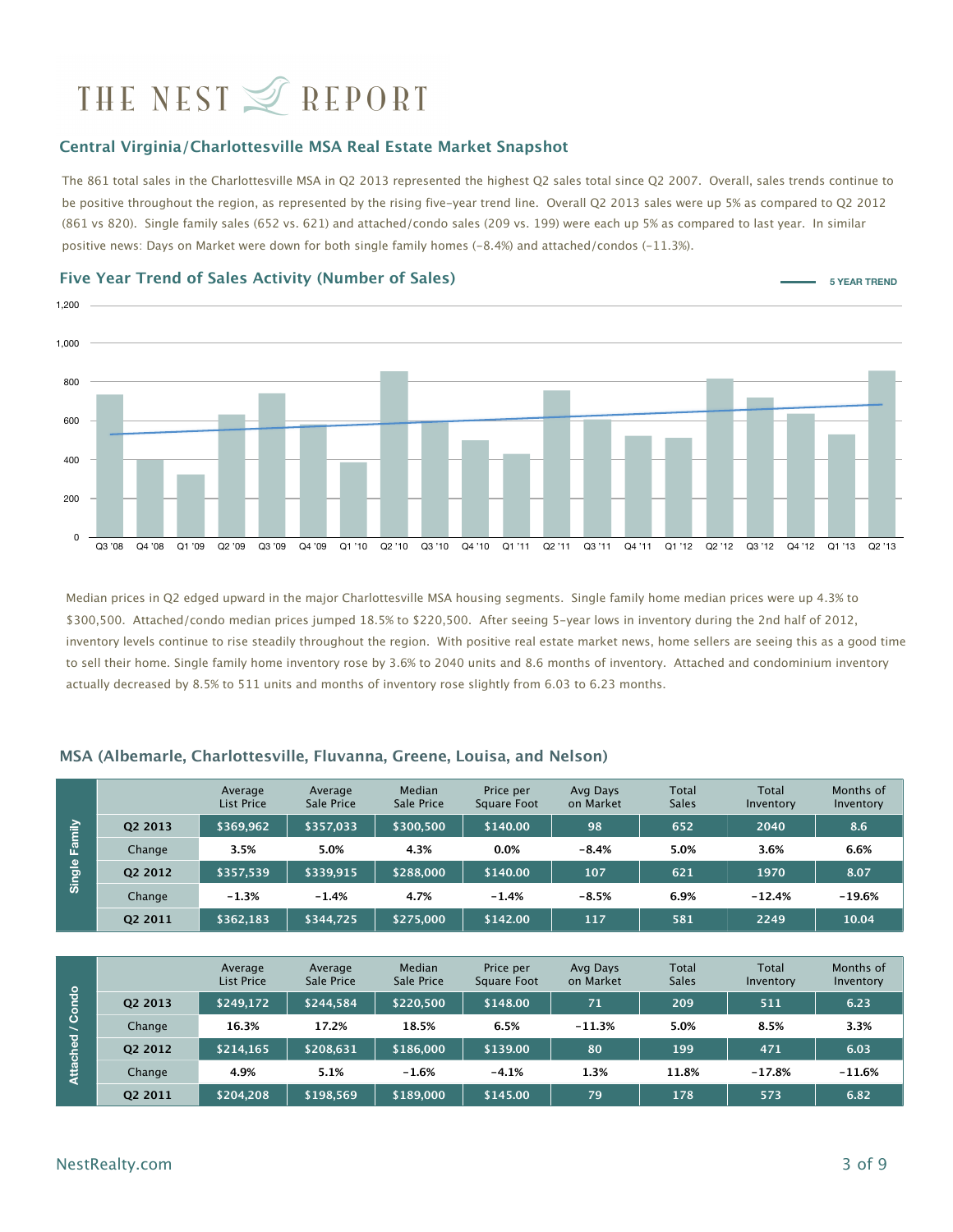#### **Albemarle County Real Estate Market Snapshot**

After the first year-over-year drop in sales in 6 quarters during Q1, Albemarle County home sales in Q2 rose by 6.6% over last year (450 vs. 422). Single family home sales were up 4.4% and attached sales increased 26.8%. On the downside, condominium sales in Albemarle County fell by 34.4% (from 32 to 21). However, median prices were up in all three housing categories: single family (+12.1%), condominiums (+6.7%), and attached  $(+4.4%)$ .

### 0 100 200 300 400 500 600 Q3 '08 Q4 '08 Q1 '09 Q2 '09 Q3 '09 Q4 '09 Q1 '10 Q2 '10 Q3 '10 Q4 '10 Q1 '11 Q2 '11 Q3 '11 Q4 '11 Q1 '12 Q2 '12 Q3 '12 Q4 '12 Q1 '13 Q2 '13 **Five Year Trend of Sales Activity (Total Number of Sales) 5 YEAR TREND**

For the 2nd straight quarter, single family and attached homes were the best performing segments of the Albemarle County real estate market. Contracts written in Q2 were positive for single family homes (+25.3%) and attached (+35.3%). Contracts written for condominiums were down 23.1% (from 39 to 30) in Q2. While the median prices for condominiums were up 6.7% and year-over-year months of inventory decreased from 12.38 to 9.35 months, the decrease in sales and contracts written on condominiums has been a trend over recent quarters.

|                  |                                 | Average | Average |       | Median Avg Days<br>List Price Sale Price Sale Price on Market | Avg<br>\$PSF | Total<br>Sales $#$ |              |                                              |       | Average Average |       | Median Avg Days<br>List Price Sale Price Sale Price on Market | Ava<br>\$ PSF | Total<br>Sales $#$ |
|------------------|---------------------------------|---------|---------|-------|---------------------------------------------------------------|--------------|--------------------|--------------|----------------------------------------------|-------|-----------------|-------|---------------------------------------------------------------|---------------|--------------------|
| /≘ੇ              | 02 2013 483,724 464,577 392,500 |         |         |       | 94                                                            | \$154        | 306                |              | $Q22013$ 268,035 266,611 240,129             |       |                 |       | 66                                                            | \$142         | 123                |
| Fair             | Change                          | 8.7%    | 11.1%   | 21.0% | -27.7%                                                        | 2.7%         | 93.7%              | per<br>P     | Change                                       | 19.7% | 20.6%           | 14.3% | -29.0%                                                        | 13.6%         | 86.4%              |
| $rac{e}{\sigma}$ | 01 2013 444,973 418,116 324,500 |         |         |       | 130                                                           | \$150        | 158                | <b>utacl</b> | $\boxed{01\ 2013}$ 223,956 220,984 210,050   |       |                 |       | 93                                                            | \$125         | 66                 |
| 运                | 02 2013 483.724 464.577 392.500 |         |         |       | 94                                                            | \$154        | 306                |              | $\overline{02}$ 2013 268,035 266,611 240,129 |       |                 |       | 66                                                            | \$142         | 123                |
|                  | Change                          | 10.0%   | 11.1%   | 12.1% | $-7.8%$                                                       | 2.0%         | 4.4%               |              | Change                                       | 9.4%  | 9.9%            | 4.4%  | $-9.6%$                                                       | 8.4%          | 26.8%              |
|                  | 02 2012 439,646 418,254 350,000 |         |         |       | 102                                                           | \$151        | 293                |              | 02 2012 245,055 242,685 230,000              |       |                 |       | 73                                                            | \$131         | 97                 |

|        |         | Average | Average | Median  | Avg Days<br>List Price Sale Price Sale Price on Market | Avg<br>\$ PSF | Total<br>Sales $#$ |
|--------|---------|---------|---------|---------|--------------------------------------------------------|---------------|--------------------|
|        | 02 2013 | 210,826 | 202.011 | 129,050 | 110                                                    | \$134         | 21                 |
|        | Change  | 58.0%   | 58.8%   | 45.8%   | 214.3%                                                 | 24.1%         | 40.0%              |
| Condos | 01 2013 | 133.393 | 127.233 | 88.500  | 35                                                     | \$108         | 15                 |
|        | 02 2013 | 210,826 | 202.011 | 129,050 | 110                                                    | \$134         | 21                 |
|        | Change  | 31.4%   | 32.9%   | 6.7%    | 7.8%                                                   | 11.7%         | $-34.4%$           |
|        | 02 2012 | 160.496 | 152,032 | 121.000 | 102                                                    | \$120         | 32                 |

**Contracts Written** 

|                      | Q2 2012 | Q2 2013 | Change   |
|----------------------|---------|---------|----------|
| <b>Single Family</b> | 273     | 342     | 25.3%    |
| <b>Attached</b>      | 102     | 138     | 35.3%    |
| <b>Condos</b>        | 39      | 30      | $-23.1%$ |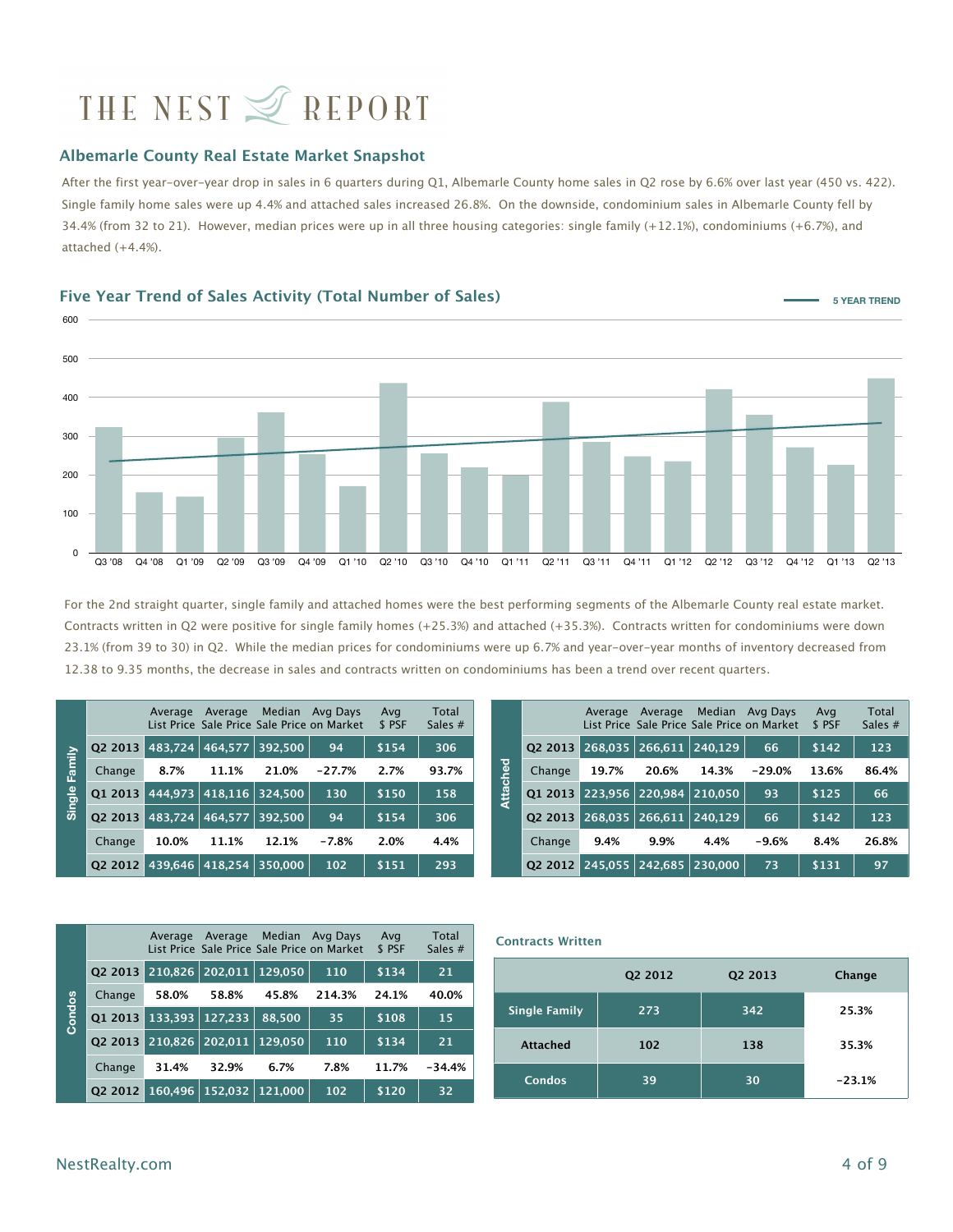#### **Albemarle County Market Snapshot (Part 2)**



Sales in Keswick, Southside, 29N, and Crozet once again led the way in Albemarle County. As has been the story for the last 9 quarters, strong new construction sales have helped boost sales in Crozet. Sales distribution across housing types was consistent with previous quarters. Single family and attached homes dominated the Albemarle County market, making up 95% of sales. Condominium sales in Albemarle fell to just 5% of the overall market - this represents a drop from 7% from Q2 2012.



#### **Albemarle County Percent of Sales by Price Range**

After a trend during the previous year of increasing activity in the sub-\$250k and sub-\$500k price points, Q2 2013 saw a shift towards higher price points. In Q1, only 14% of sales were above \$500,000. In Q2, 24% of home sales were above \$500,000. This shift in price distribution is partly seasonal, but was much more dramatic this past quarter. There were 16 sales in Albemarle between \$750,000 and \$1,000,000 in Q2. There were also 16 sales over \$1,000,000 this past quarter.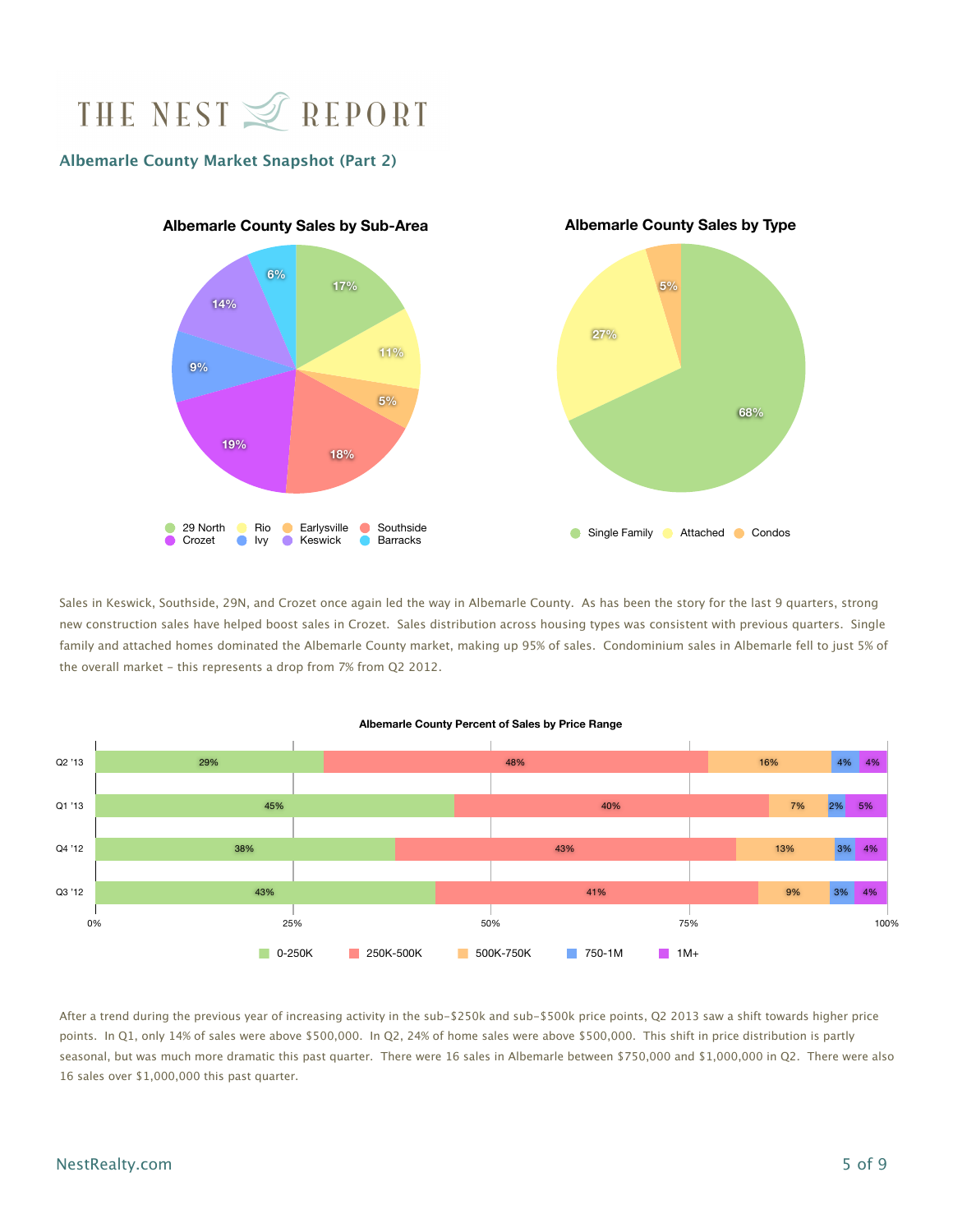#### **Charlottesville City Real Estate Market Snapshot**

The 167 total sales in Q2 2013 represented the highest total sales in any quarter in Charlottesville since Q3 2008. After a fairly significant yearover-year drop in sales in Q1 2013, Charlottesville City sales bounced back in Q2 with slight increase in sales as compared to Q2 2012 (167 vs 164). However, single family (-1.7%) and condominium (-40.5%) sales were down as compared to last year. Attached home sales jumped dramatically from 10 to 29 sales (+190%).

#### **Five Year Trend of Sales Activity (Total Number of Sales)**



Median prices for single family homes fell by 3.4% to \$281,000, attached prices increased by 9.7% to \$220,500, and condominium prices increased by 14.8% to \$197,500. Contracts written for single family homes in Q2 rose by 6.84%. Attached home contracts written jumped from 13 to 23 (+76.92%). The condominium struggle looks to continue with a 46.51% drop in contracts written. This drop in condominium sales and contracts can be tied directly to Walker Square, which saw large sales numbers throughout most of 2012 as the developers dramatically dropped prices to increase sales. Though Walker Square continues to sell well, there just are not as many units available as there were in 2012.

|             |                                   | Average  | Average |         | Median Avg Days<br>List Price, Sale Price, Sale Price on Market | Avg<br>\$ PSF | Total<br>Sales $#$ |         |                                 | Average  | Average                     |       | Median Avg Days<br>List Price Sale Price Sale Price on Market | Avg<br>\$ PSF | Total<br>Sales $#$ |
|-------------|-----------------------------------|----------|---------|---------|-----------------------------------------------------------------|---------------|--------------------|---------|---------------------------------|----------|-----------------------------|-------|---------------------------------------------------------------|---------------|--------------------|
|             | 02 2013 325,947 318,106 281,000   |          |         |         | 54                                                              | \$170         | 116                |         | Q2 2013 213,032 206,350 220,500 |          |                             |       | 47                                                            | \$133         | 29                 |
| Family      | Change                            | 8.2%     | 10.7%   | 17.3%   | $-30.8%$                                                        | 2.4%          | 110.9%             |         | Change                          | $-10.8%$ | $-9.5%$                     | 12.5% | $-55.2%$                                                      | $-0.7%$       | 383.3%             |
| $rac{6}{9}$ | Q1 2013 301,190  287,255  239,500 |          |         |         | 78                                                              | \$166         | 55                 | ttached | 01 2013 238,783 227,966 196,000 |          |                             |       | 105                                                           | \$134         | 6                  |
| 淸           | Q2 2013 325,947 318,106 281,000   |          |         |         | 54                                                              | \$170         | 116                | ⋖       | Q2 2013 213,032 206,350 220,500 |          |                             |       | 47                                                            | \$133         | 29                 |
|             | Change                            | $-12.7%$ | $-9.2%$ | $-3.4%$ | $-43.8%$                                                        | 0.6%          | $-1.7%$            |         | Change                          | 8.3%     | 6.6%                        | 9.7%  | $-45.3%$                                                      | 9.9%          | 190.0%             |
|             | Q2 2012 373,438 350,449 291,000   |          |         |         | 96                                                              | \$169         | 118                |         | 02 2012                         |          | 196,690   193,485   200,950 |       | 86                                                            | \$121         | 10                 |

|        |         | Average | Average          |         | Median Avg Days<br>List Price Sale Price Sale Price on Market | Avg<br>\$ PSF | Total<br>Sales $#$ |
|--------|---------|---------|------------------|---------|---------------------------------------------------------------|---------------|--------------------|
|        | 02 2013 |         | 266,000 254,340  | 197.500 | 47                                                            | \$226         | 22                 |
|        | Change  | 25.0%   | 24.0%            | 29.1%   | $-67.4%$                                                      | $-2.2%$       | 144.4%             |
| Condos | 01 2013 | 212.800 | 205,055          | 153,000 | 144                                                           | \$231         | 9                  |
|        | 02 2013 | 266,000 | $\sqrt{254,340}$ | 197.500 | 47                                                            | \$226         | 22                 |
|        | Change  | 32.7%   | 33.1%            | 14.8%   | $-35.6%$                                                      | 23.5%         | $-40.5%$           |
|        | 02 2012 | 200.521 | 191.148          | 172,000 | 73                                                            | \$183         | 37                 |

#### **Contracts Written**

|                      | Q2 2012 | Q <sub>2</sub> 2013 | Change    |
|----------------------|---------|---------------------|-----------|
| <b>Single Family</b> | 117     | 125                 | 6.84%     |
| <b>Attached</b>      | 13      | 23                  | 76.92%    |
| Condos               | 43      | 23                  | $-46.51%$ |

**5 YEAR TREND**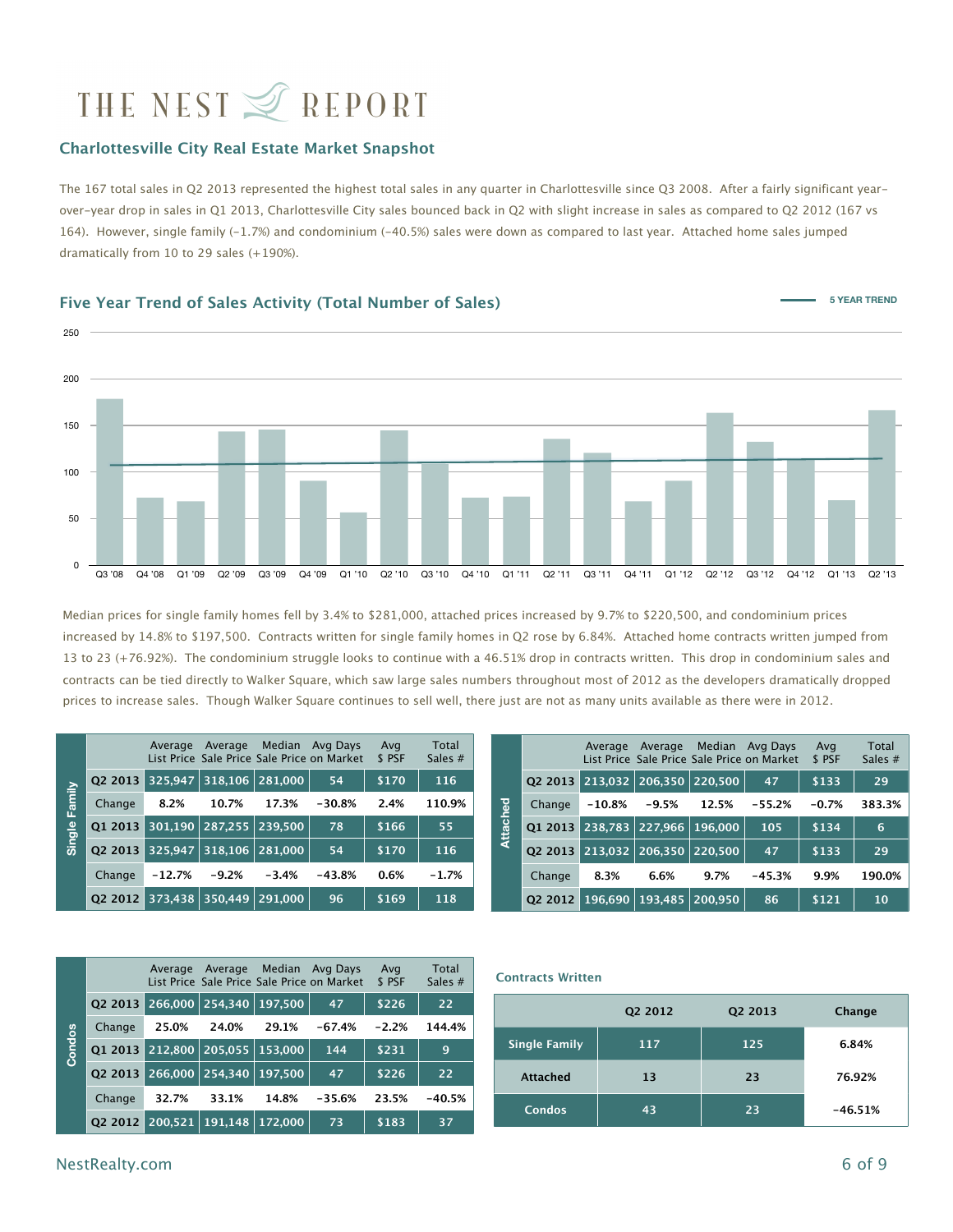#### **Charlottesville City Market Snapshot (Part 2)**



Charlottesville City sales were fairly well distributed in Q2, with 5 of the 6 districts seeing at least a 14% share of the market. Strong sales numbers in the Belmont neighborhood pushed sales in the Clark district to 22% of the market. After making up almost 80% of the market in Q1, single family homes made up 69% of the market in Q2. Strong attaches sales pushed their market share to 17%.



The \$250,000 - \$500,000 price point was extremely strong in Charlottesville in Q2, as that price point made up almost half (48%) of the market. As compared to Albemarle County, upper end home sales in the City of Charlottesville did not see much of an increase. There were just 2 sales above \$750,000 in the Second Quarter.

### NestRealty.com 7 of 9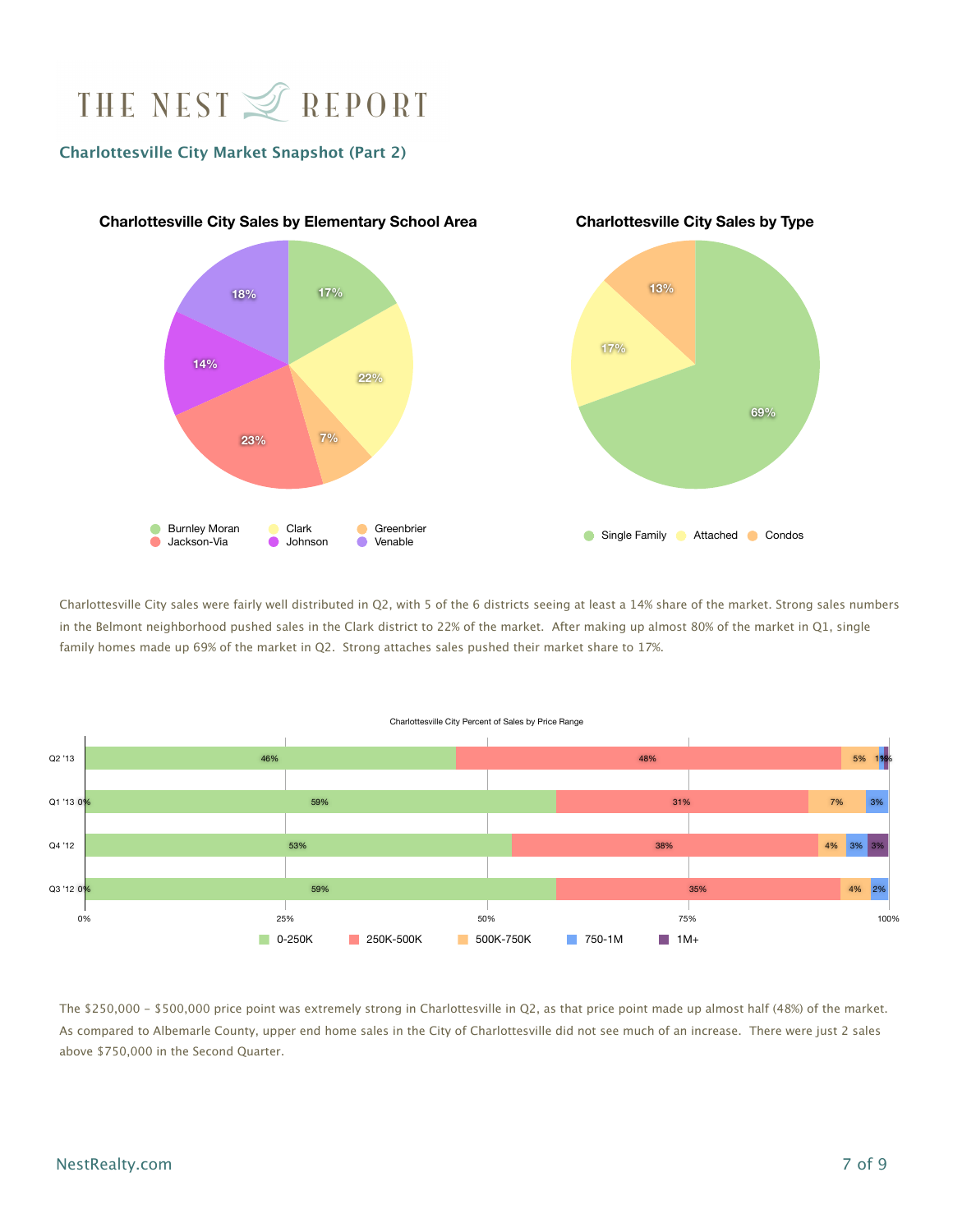#### **Fluvanna County**

|             |                     | Average<br>List Price | Average<br>Sale Price | Median<br>Sale Price | Avg Days<br>on Market | <b>Total</b><br>Sales $#$ | <b>Total</b><br>Inventory | Months of<br>Inventory |
|-------------|---------------------|-----------------------|-----------------------|----------------------|-----------------------|---------------------------|---------------------------|------------------------|
|             | Q <sub>2</sub> 2013 | \$220,452             | \$215,932             | \$185,000            | 89                    | 73                        | 367                       | 15.95                  |
| 帚<br>৯<br>Ó | Change              | 1.7%                  | 3.4%                  | 5.3%                 | $-6.3%$               | 10.6%                     | 7.9%                      | 111.3%                 |
|             | 02 2012             | \$216,850             | \$208,857             | \$175,750            | 95                    | 66                        | 340                       | 7.55                   |
|             | Change              | $-3.2%$               | $-2.1%$               | $-10.3%$             | $-26.9%$              | $-15.4%$                  | $-11.9%$                  | $-45.2%$               |
|             | Q <sub>2</sub> 2011 | \$223,921             | \$213,368             | \$196,000            | 130                   | 78                        | 386                       | 13.78                  |

Fluvanna continues to be one of the strongest performing geographic segments of the market. Over the previous year, if home sales rose in Fluvanna, median prices fell. This was not the case in Q2 as both sales (+10.6%) and median prices (+5.3%) rose. Inventory did jump up by 7.9% to 367 units. Contracts written in Q2 were off by 14.8% year-over-year. Expect to see the hot market in Fluvanna start to slow a little. **Change Change 22 201**<br> **Change 22 201**<br> **Change 22 201**<br> **Change 22 201**<br> **Change 22 42 201**<br> **County**<br>
T.9% to 367 units. C hot market in Fluvar<br> **Creene County** 

#### **Contracts Written**

| Q <sub>2</sub> 2012 | Q <sub>2</sub> 2013 | Change   |
|---------------------|---------------------|----------|
| 122                 | 104                 | $-14.8%$ |

|       |         | Average<br>List Price | Average<br>Sale Price | Median<br>Sale Price | Avg Days<br>on Market | <b>Total</b><br>Sales $#$ | Total<br>Inventory | Months of<br>Inventory |
|-------|---------|-----------------------|-----------------------|----------------------|-----------------------|---------------------------|--------------------|------------------------|
|       | 02 2013 | \$226.537             | \$221,456             | \$205.640            | 126                   | 57                        | 255                | 10.2                   |
| erall | Change  | $-4.4%$               | $-5.1%$               | $-13.9%$             | 0.0%                  | 18.8%                     | 21.4%              | $-27.1%$               |
| Ò     | 02 2012 | \$237,005             | \$233,477             | \$238,960            | 126                   | 48                        | 210                | 14                     |
|       | Change  | $-1.0%$               | $-2.1%$               | 5.5%                 | 23.5%                 | $-28.4%$                  | $-13.6%$           | 72.8%                  |
|       | Q2 2011 | \$239,512             | \$238,523             | \$226,500            | 102                   | 67                        | 243                | 8.1                    |

Year-over-year sales in Greene County have been on a roller coaster ride for the past two years. Total sales did increase by 18.8% in Q2. However, median prices fell by 13.9% to \$205,640. Inventory (+21.4% to 255 units) increased over Q2 2012. On a positive trend, contracts written rose by 54.3% over Q2 2012. This should lead to a strong Q3 for Greene County.

#### **Contracts Written**

| Q2 2012 | Q <sub>2</sub> 2013 | Change |
|---------|---------------------|--------|
| 46      | 71                  | 54.3%  |